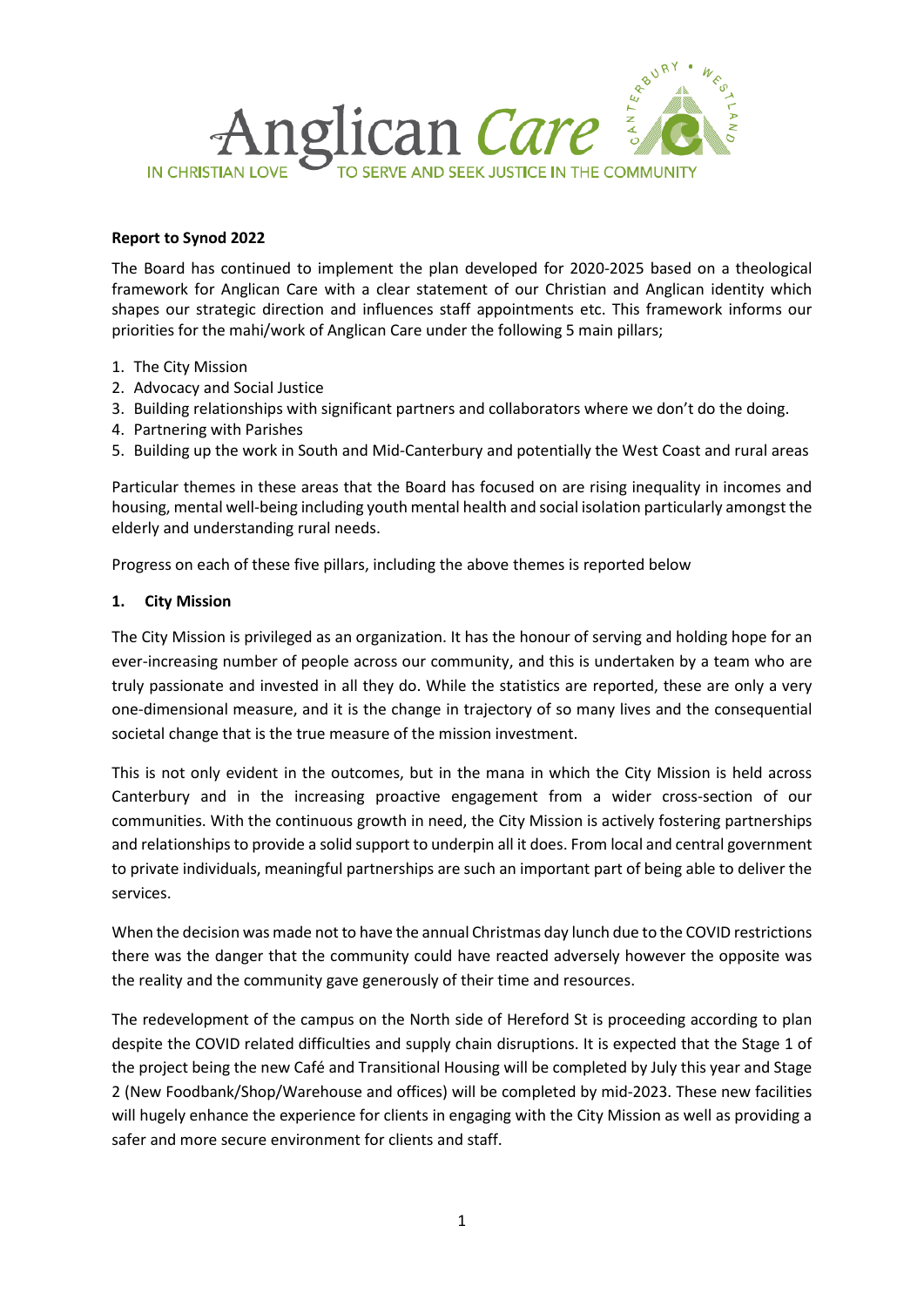Sadly, the City Missioner - Matthew Mark left us in April this year after 5 years with the City Mission to be with family in the UK. We are grateful to Matt for his passion for the Mission and the positive changes he has introduced. We have been blessed that Corinne Haines, formerly Managing Director of Trimble Navigation, has agreed to step in as Acting City Missioner and the City Mission is in safe hands while the recruitment process is underway for a new City Missioner.

Our Christchurch City Mission team continue to undertake an incredible work and remain passionate and focused on making a meaningful difference within our community. We count it a privilege to serve and to be known for enabling positive change within our community.

# **2. Advocacy and Social Justice**

The Anglican Advocacy team is steadily building its capacity and networks amongst community groups and decision makers in Canterbury under the leadership of Director Rev'd Jolyon White. The goal is to focus on structural change on social issues affecting the most marginalised and vulnerable and some of the projects and campaigns being worked on are reported below.

A part-time advocacy researcher and organiser, Gabrielle Baker-Clemas has been appointed in the Maurice Goodall Fellowship position focusing on equity and unfair structures and processes. A key element of the role is assisting with submissions and research in response to local and national public consultations such as the ECAN public forum on free bus fares and the consultation with the Ministry of Business Innovation and Employment (MBIE) on Modern Slavery and Worker exploitation and in the longer term the Select Committee considering future legislation in this area.

In addition, a partnership has been formed with the Living Wage movement, Gen Zero, the Tertiary Education Union and Sustainability Ōtautahi to advance issues such as insecure work, housing and climate change prior to the next election. The partners have jointly agreed to fund a youth organiser focusing on these issues prior to the next local and then general elections and being on the steering group will keep Anglican Advocacy up to date and connected with other youth organisations.

A need has been identified for legal aid services to complement the 'one to one' advocacy services in Mid and South Canterbury. Anglican Advocacy, in partnership with Community Law, has begun a 12 month trial for a combined project to increase legal aid services in Ashburton and Timaru. Anglican Advocacy hosts an office space to welcome clients, establish a Zoom link to a Community Law lawyer and if required sit with clients during the meeting. The clinics are progressing well and we appreciate the support of our local 'one to one' advocacy coordinators in Ashburton and Timaru.

Anglican Advocacy continues to be involved in advocating for migrant workers and also the Ukrainian Fishing Crews on Ukrainian and Russian Fishing vessels. There is currently a concern about the difficulty of informing Ukrainian crews that they are eligible to apply for refugee status in New Zealand. This issue is under investigation to determine the appropriate course of action.

Rev'd Jolyon and his team are running community organising and campaigning workshops which are expanding and collaborating with other social justice networks.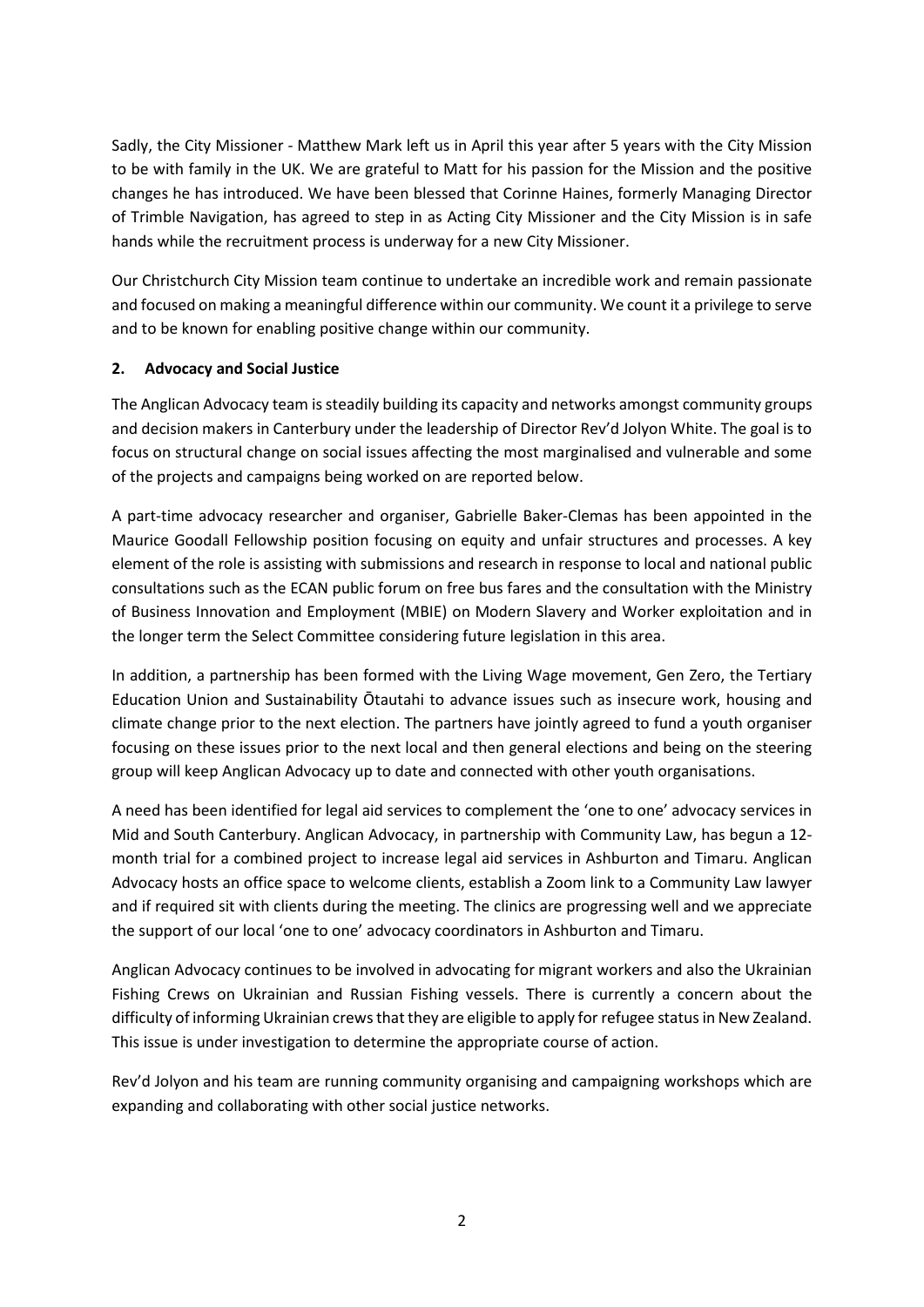As always there are an endless array of issues that Anglican Advocacy could be involved with and although with limited resources the team is endeavouring to prioritise on a few issues, they are always interested in discussing projects or problems that parishes are facing in their local communities.

# **3. Partnerships with other Providers.**

We recognise we do not do this work alone and that other organisations have strengths and skills that we do not have. By collaborating with others, we can achieve far more as already noted under the City Mission and Anglican Advocacy reports. Two other valued partnerships that we have are with the Te Hurihanga ō Rangitahi Youth Hub Trust to build a new Youth Hub on Anglican Care land on Salisbury St and with the Methodist Mission operating social housing on the old Churchill Anglican Care site.

# **The Youth Hub - Te Hurihanga ō Rangatahi Trust**

There continues to be a shortage of facilities for at-risk youth in Christchurch to address the increasing rates of mental ill-health of Canterbury young people. It is estimated that there is a lack of housing and opportunities for access to support for up to 20% of young people.

The Youth Hub Trust under the leadership of Dame Sue Bagshaw, is well advanced in their planning for the new Youth Hub on Anglican Care land at 109 Salisbury St that will have short-term accommodation and wrap-around health, counselling and employment support programmes. The Resource Consent has been granted and the lease for the land has been signed.

The project has been awarded \$10m of funding under the government's 'Shovel Ready' scheme and the application for building consent is now being prepared. There are still challenges to overcome to raise the necessary funding to complete Stage 1 of the project, but it is hoped that the building work can get underway very soon.

## **Christchurch Methodist Mission (CMM) Housing Development at Guild St**

The 15 social housing units and community house on the old Churchill Anglican Aged Care site built in partnership with the Christchurch Methodist Mission and with the support of Kāinga Ora and the Ōtautahi Housing Trust are now providing 15 families with safe, warm and secure housing. The complex was visited by the Board on the first anniversary of the completion of the project and they were impressed by the facilities and by the management and level of social service support being provided by the CMM to the families.

## **4. Partnering with Parishes**

The Board wishes to connect with Parishes in a meaningful way that delivers to the needs of their communities but also allows parishioners to become engaged as well.

The **Energy Poverty project** run by the **Community Projects team,** under the leadership of Janette Sprott, continues to successfully meet a number of the Board's objectives despite the COVID restrictions. The initial focus of the programme is addressing energy poverty in low decile neighbourhoods by providing LED lightbulbs, energy assessments and advice. The programmes are usually run, in conjunction with local parishes, with some volunteers from the parish joining the team on neighbourhood door-knocks to provide extra support and local knowledge. This assists Anglican Care build connections with local Parishes and the community. In addition, the programme results in reduced emissions but most importantly gives the opportunity to assist the vulnerable and socially isolated link with support services and local activities (such as the City Mission and the Elder Care programme – see below). The programme has attracted the attention of Green MP Eugenie Sage and the Energy Minister Dr Megan Woods who accompanied the team on a door-knock in her constituency of Wigram and we have recently received additional booster funding from MBIE to extend the programme.